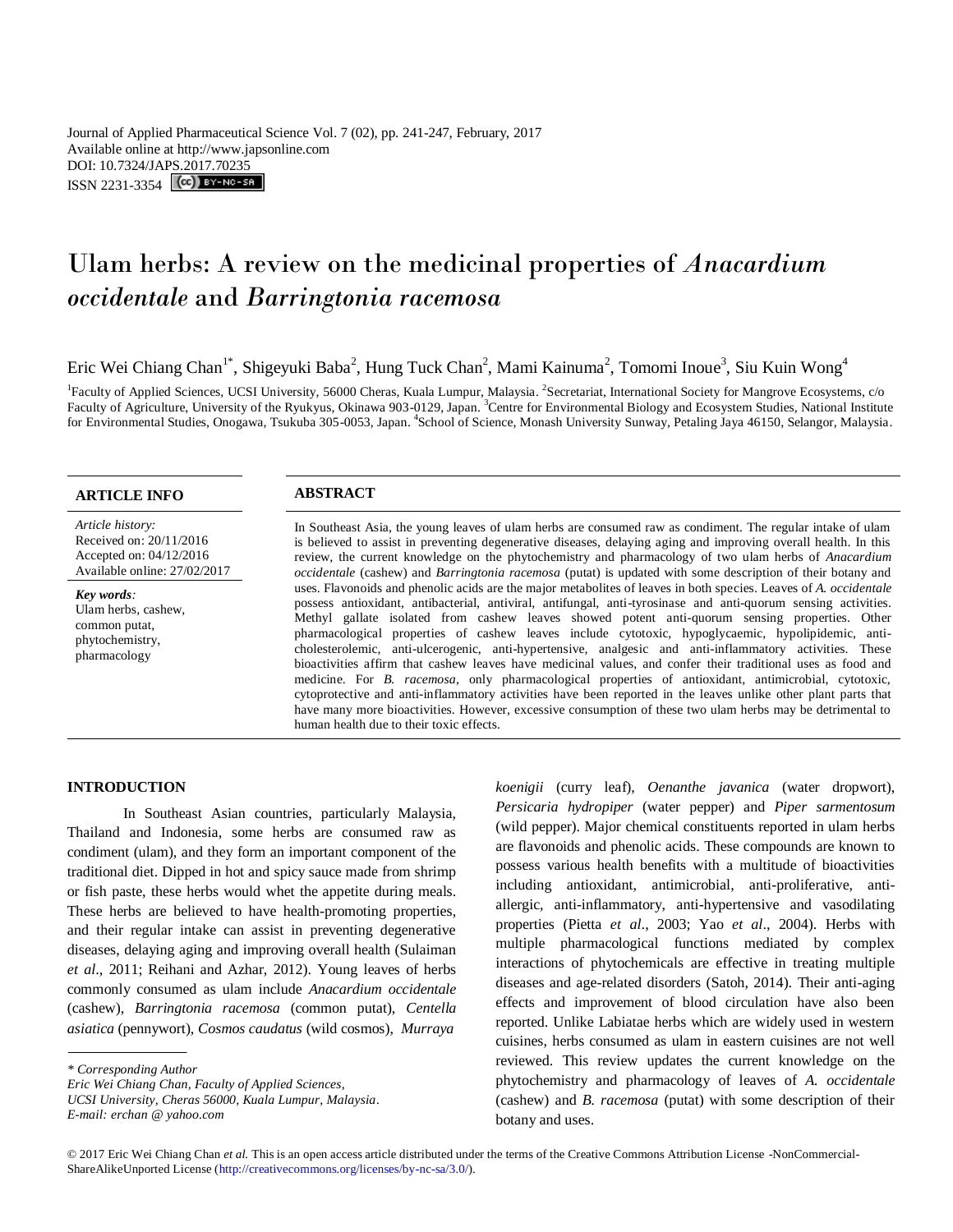Currently, there is only one review on *A. occidentale* with focus on the nuts (Leite *et al*., 2016), and two reviews on all plant parts of *B. racemosa* (Kabir *et al*., 2013; Osman *et al*., 2015). However, this review is deemed relevant and appropriate as it is focused on the leaves of *A. occidentale* and *B. racemosa*.

# **ANACARDIUM OCCIDENTALE**

# **Botany and uses**

*Anacardium occidentale* L. (cashew) of the family Anacardiaceae is native to Brazil (Lim, 2012a). It is a small-sized tree with a dome-shaped crown. The bark is brown or grey, and smooth to rough with longitudinal fissures. Leaves are leathery and obovate with a rounded apex. Borne on terminal clusters, leaves are pliable, lustrous and reddish when young, and dark green when mature with prominent yellow veins. Occurring as terminal panicles, flowers are whitish turning pinkish-red. Fruits are a kidney-shaped nut attached to the distal end of an enlarged pear-shaped receptacle called the cashew apple.

The young and tender leaves of *A. occidentale* (Figure 1) are a popular herb consumed raw as ulam and sometimes blanched to reduce their stringent taste. In traditional medicine, leaves are used for treating dysentery, diarrhoea and piles, and an infusion of bark and leaves are applied to relief toothache and sore gums (Akinpelu, 2001). Other uses of leaves include remedy for rheumatism and hypertension (Andarwulan *et al*., 2012; Nugroho *et al*., 2013).



**Fig. 1:** Young leaves of *Anacardium occidentale.*

# **Phytochemistry of leaves**

Flavonoids of quercetin, quercetin-3-*O*-rhamnoside, myricetin, myricetin-3-*O*-rhamnoside and amentoflavone have been isolated from *A. occidentale* leaves (Arya *et al*., 1989; Konan and Bacchi, 2007). Phenolic acids such as gallic, cinnamic, *p*coumaric, ferulic, protocatechuic and *p*-hydroxybenzoic acids (Kogël and Zech, 1985), and flavonoids such as agathisflavone, quercetin 3-*O*-rutinoside and quercetin 3-*O*-rhamnoside (Ajileye *et al*., 2015), have also been reported. From the leaf shoots of two varieties of *A. occidentale*, 15 flavonol glycosides have been identified by Shukri and Alan (2010). The major components were kaempferol 3-*O*-glucoside, kaempferol 3-*O*-arabinofuranoside, quercetin 3-*O*-glucoside and quercetin 3-*O*-galactoside. Overall, the total phenolic content of leaf shoots of the red variety was almost two times that of the yellow variety. According to Andarwulan *et al*. (2012), quercetin (125 mg/100 g) is the dominant flavonoid and chlorogenic acid (13.5 mg/100 g) is the dominant phenolic acid in cashew leaves. Other phenolic compounds reported in the leaves include anthocyanidins of cyanidin and peonidin (Kongkachuichai *et al*., 2015). The chemical composition of essential oils from leaves and other plant parts of *A. occidentale* has been analysed. The leaf oil contains (*E*)-*β*-ocimene (29%), *α*-copaene (14%) and *δ*-cadinene (9%), the fruit oil contains palmitic acid (20%) and oleic acid (20%), and the flower oil contains β-caryophyllene (26%), methyl salicylate (13%) and benzyl tiglate (11%) as major components (Maia *et al*., 2000).

# **Pharmacological properties of leaves** *Antioxidant*

Among the leaves of 10 species of ulam herbs assessed for antioxidant properties, values of *A. occidentale* leaves were by far the highest (Chan *et al*., 2014). The total phenolic content (3890 mg GAE/100 g) and free radical scavenging ability (6620 mg AA/100 g) of *A. occidentale* leaves were 1.7 and 2.6 times those of *Persicaria hydropiper*, which ranked second, and 16 and 30 times those of *Centella asiatica*, which ranked last. Antioxidant properties of cashew leaves were significantly stronger than western culinary herbs such as rosemary, thyme and marjoram (Chan *et al*., 2012a, 2012b). Similarly, the total phenolic content and antioxidant activities of *A. occidentale* leaves were the strongest amongst herbs and vegetables studied (Sulaiman *et al*., 2011; Huda-Faujan *et al*., 2015).

The methanol leaf extract of *A. occidentale* yielded higher total phenolic content, free radical scavenging and ferric reducing properties than ethyl acetate and hexane extracts (Razali *et al*., 2008). Based on DPPH radical and NO scavenging activities, the ethanol leaf extract of *A. occidentale* possessed the strongest activities followed by aqueous and petroleum ether extracts (Jaiswal *et al*., 2010). In Thailand, the phenolic content and antioxidant activities of young leaves of cashew ranked second out of 13 indigenous vegetables screened by Kongkachuichai *et al*. (2015). The phenolic content of young cashew leaves was 10 times higher than that of fruits.

#### *Antibacterial and antiviral*

When tested against Gram-positive bacteria of *Brevibacillus brevis*, *Micrococcus luteus* and *Staphylococcus cohnii*, and Gram-negative bacteria of *Escherichia coli*, *Pseudomonas aeruginosa* and *Salmonella enterica* using the discdiffusion method, leaves of *A. occidentale* inhibited all bacterial species except *S. enterica* (Tan and Chan, 2014). Minimum inhibitory dose (MID) ranged from 0.13−0.50 mg/disc. Against *E. coli*, *P. aeruginosa*, *Bacillus cereus*, *Bacillus megaterium* and *Cryptococcus neoformans*, cashew leaves inhibited all bacterial species except *E. coli* (Mackeen *et al*., 1997). Other studies by [Anand](http://www.jpbsonline.org/searchresult.asp?search=&author=Geethashri+Anand&journal=Y&but_search=Search&entries=10&pg=1&s=0) *et al*. (2015) and Thomas *et al*. (2015) also reported on the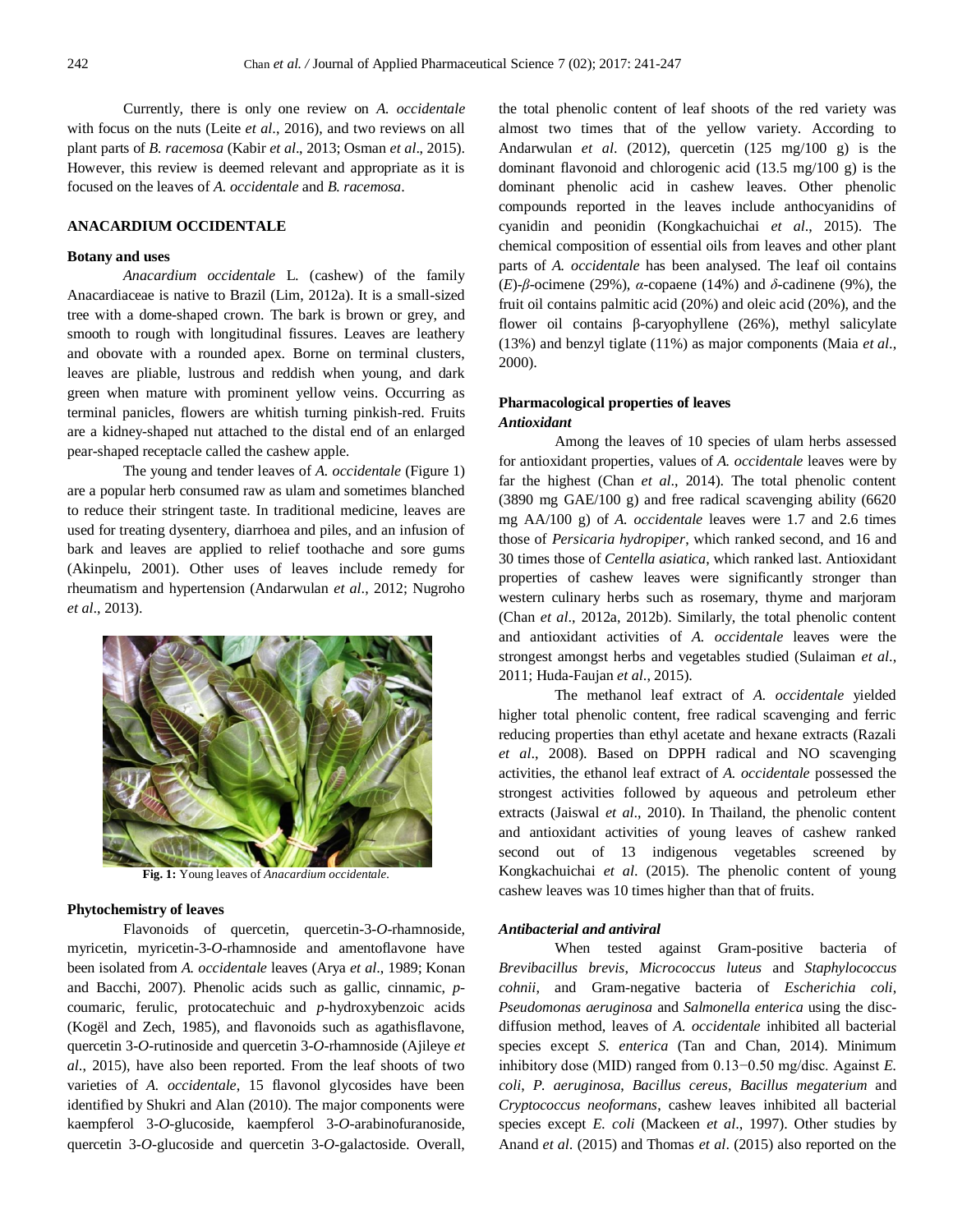antibacterial properties of *A. occidentale* leaves. Inhibition of the leaf extract of *A. occidentale* was stronger than that of the bark extract (Manasa *et al*., 2013) while the flower extract displayed the strongest inhibition (da Silva *et al*., 2016). The essential oil extracted from leaf shoots of cashew also possessed antimicrobial activity (Nor Ayshah Alia *et al*., 2016). Among 12 medicinal plant species screened for simian (SA-11) and human (HCR3) rotavirus inhibition in Brazil, the aqueous leaf extract of *A. occidentale* inhibited the growth of SA-11 by 85% at non-cytotoxic concentration of 4.0 µg/ml (Gonçalves et al., 2005). Rotaviruses are known to be major agents of diarrhoea in infants and young children.

#### *Anti-quorum sensing*

Using the violacein inhibition assay with *Chromobacterium violaceum* as the test organism, Tan *et al*. (2015) reported that *A. occidentale* leaves exhibited strong antiquorum sensing (QS) activity. Diameters of inhibition zones (DIZ) of violacein production and of *C. violaceum* growth were 22 mm and 15 mm, respectively. Minimum inhibitory dose (MID) of violacein production and *C. violaceum* growth were 0.013 and 0.25 mg/disc. From the methanol leaf extract of cashew, methyl gallate (methyl ester of gallic acid) was isolated using column chromatography, and identified by NMR and MS analyses. Violacein production inhibition of methyl gallate at 0.05 mg/disc was 14.5 mm for DIZ, 0.006 mg/disc for MID and 0.10 mg/ml for minimum inhibition concentration (MIC). The closely-related gallic acid, however, did not display any anti-QS activity, suggesting that the methyl moiety in methyl gallate may be responsible for the QS inhibition. Using reversed-phase HPLC, the content of methyl gallate was quantified as 1.83 mg/g. Tan *et al*. (2015) was the first report on the systematic isolation and quantification of methyl gallate with potent QS inhibition from leaves of *A. occidentale*.

## *Antifungal*

Cashew leaves have been shown to have antifungal activity based on an interesting study conducted on the microbiology of dentures of 50 elderly people from Mangalore in Karnataka, India (Shetty *et al*., 2014). Total *Candida* counts were conducted on swabs collected from their dentures before and after application of cleansing agents. Results showed that cashew leaves can be used as a natural cleansing agent although their antifungal activity was not as effective as denture cleansing tablets of triphala.

# *Tyrosinase inhibition*

The anti-tyrosinase activity of *A. occidentale* leaves (40%) was comparable to that of *Psidium guajava* (41%) and *Hibiscus tiliaceus* (42%) used as positive controls (Tan and Chan, 2014). Compared to fresh cashew leaves, inhibition was not affected by blanching (44%) but was significantly enhanced by microwave treatment (49%). The leaf extract of *A. occidentale* inhibited tyrosinase and reduced melanin in human epidermal melanocytes for more than 24 h, suggesting their potential use as therapy for pigmentation problem (Gaffar *et al*., 2008).

#### *Cytotoxic*

Screening of 42 families of edible plants from Malaysia for Epstein-Barr virus (EBV) activation in Raji cells showed that the methanol leaf extract of *A. occidentale* (8 μg/ml) was strongly active (Murakami *et al*., 2000). The ethanol leaf extract of cashew was reported to be cytotoxic to Jurkat cells by inducing apoptosis (Konan *et al*., 2012). Agathisflavone, a biflavonoid isolated, displayed high anti-proliferative effect on Jurkat cells with  $IC_{50}$ value of 2.4 μg/ml. When tested against human gingival fibroblast and Chinese hamster lung fibroblast (V79) cell lines, the ethanol leaf extract of *A. occidentale* resulted in 26% and 22% mortality, respectively (Anand *et al*., 2015). These values were significantly weaker than the commercial mouth rinse of rexidin (41% and 49%) and betadine (46% and 50%) indicating that the extract was much less toxic.

# *Hypoglycaemic*

Leaves of *A. occidentale* were found to have hypoglycaemic properties. The blood glucose level of rats administered with the aqueous leaf extract of cashew increased by 48% compared with 208% increase in streptozotocin (STZ) induced diabetic rats (Kamtchouing *et al*., 1998). Results indicated that cashew leaves have a protective effect against STZ-induced diabetes in rats. A related study reported that oral administration of the methanol leaf extract of *A. occidentale* at doses of 35, 175 and 250 mg/kg significantly reduced blood glucose levels in diabetic rats after 3 h (Sokeng *et al*., 2007). Maximum reduction of 37% and 35% in blood glucose levels was observed with doses of 175 and 250 mg/kg, respectively. When administered repeatedly with 175 mg/kg of extract, the decline in blood glucose (48%) was more pronounced. The hexane leaf extract of cashew (300 mg/kg) had no nephrotoxic effect in normal rats, and effectively reduced diabetes-induced functional and histological alterations in the kidney (Tedong *et al*., 2006). The leaf extract of *A. occidentale* has been reported to significantly lower blood glucose levels in normoglycaemic and hyperglycaemic rabbits (Esimone *et al*., 2001), in normoglycaemic rats (Saidu *et al*., 2012), and in alloxaninduced diabetic rats (Fagbohun and Odufuwa, 2010). The lowering of blood glucose levels is accompanied by hypoglycaemic and hypolipidemic effects in alloxan-induced diabetic rats (Elekofehinti *et al*., 2016). Another related study showed that the cashew leaf extract ameliorated the level of thiobarbituric acid reactive substances, and improved the activities of glucose-6-phosphate dehydrogenase, superoxide dismutase and glutathione peroxidase in the testicular homogenate of STZinduced diabetic rats (Ukwenya *et al*., 2013).

# *Anti-cholesterolemic*

The anti-cholesterolemic activity of the aqueous leaf extract of *A. occidentale* has been reported in male rabbits supplemented with a high cholesterol diet (Fazil *et al*., 2011). *In*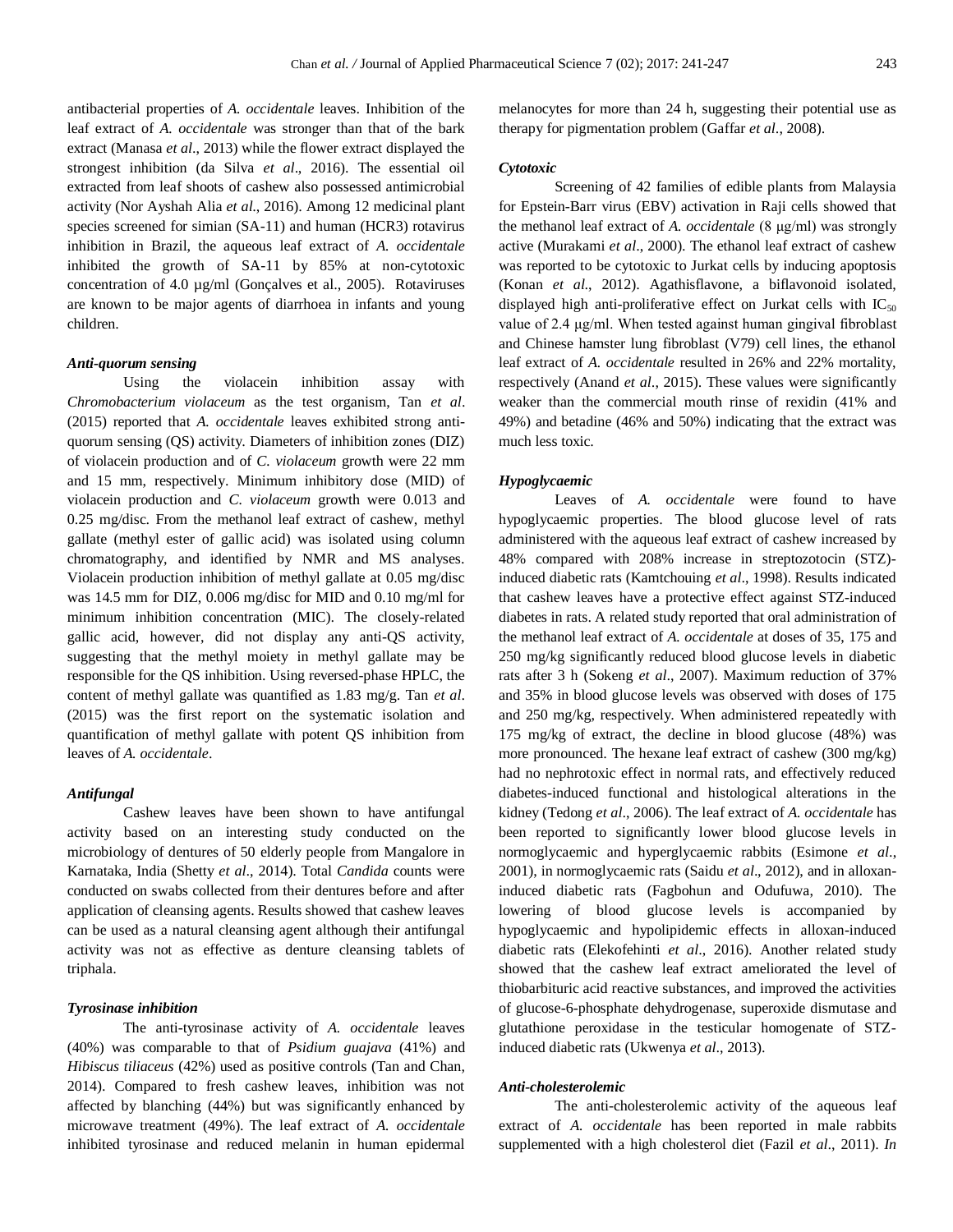*vitro* toxicity screening of the extract demonstrated very low  $LC_{50}$ values and no  $IC_{50}$  value was detected. In cholesterolemic rabbits, the extract was able to inhibit the increment of liver enzymes.

# *Anti-ulcerogenic*

The aqueous ethanol leaf extract of *A. occidentale* exhibited anti-ulcerogenic effect in rats (Konan and Bacchi, 2007). The extract inhibited gastric lesions induced by HCl/ethanol in female rats, with an  $ED_{50}$  value of 150 mg/kg. Extract doses higher than 100 mg/kg were more effective than 30 mg/kg of lansoprazol in preventing gastric lesions. No signs of acute toxicity were observed when the rats were treated with extract doses up to 2000 mg/kg.

# *Anti-hypertensive*

A purified *A. occidentale* leaf extract has shown to have *in vitro* anti-hypertensive effects using the isolated organ technique (Nugroho *et al*., 2013). At 0.5 and 1.0 mg/ml, the extract reduced the contraction of isolated rat aorta induced by phenylephrine by 26% and 40%, respectively. This finding was complemented by reports that the aglycones and glycosides of quercetin (major constituents of cashew leaves) have the ability to reduce hypertension (Duarte *et al*., 2001), to stimulate vasorelaxation of aortic vessels (Khoo *et al*., 2010), and to lower blood pressure (Edwards *et al*., 2007; Larson *et al*., 2012) in animal models and human subjects.

#### *Analgesic and anti-inflammatory*

The analgesic and anti-inflammatory effects of cashew leaf extracts have also been reported. Leaves successively extracted with petroleum ether, chloroform and methanol were screened for analgesic and anti-inflammatory activity using the carrageenan-induced rat paw oedema assay by Pawar *et al*. (2000). Results showed that the petroleum ether and chloroform leaf extracts, and the acetone soluble fraction of the methanol extract exhibited 57%, 48% and 62% inhibition of paw oedema, respectively. The aqueous, hexane, dichloromethane and methanol leaf extracts of *A. occidentale* investigated for analgesic effects on acetic acid-induced pain in mice showed that the extracts significantly reduced the number of writhing and the highest analgesic effect was seen in the dichloromethane extract (Onasanwo *et al*., 2012). A recent study on the anti-inflammatory properties of cashew leaves reported stronger activity in the ethanol extract than the aqueous extract (Thomas *et al*., 2015).

#### **Toxicity studies of leaves**

Studies on the toxicity of cashew leaves have been conducted by Tedong *et al*. (2007). In the acute toxicity study, oral administration of a single dose of hexane leaf extract of *A. occidentale* in mice showed no toxic symptoms at 6 g/kg and no mortality up to 14 g/kg after a week. At doses higher than 6 g/kg, signs of toxicity included asthenia, anorexia, diarrhoea and syncope. The  $LD_{50}$  of the extract was found to be 16 g/kg. In the sub-chronic study, oral administration to mice at doses of 6, 10 and 14 g/kg for eight weeks resulted in reduction in food intake and weight gain. Histopathological examinations revealed evidence of microscopic lesions in the liver or kidney caused by changes in biochemical parameters of blood samples.

# **BARRINGTONIA RACEMOSA**

#### **Botany and uses**

*Barringtonia racemosa* (L.) Spreng (putat) of the family Lecythidaceae is a small tree with greyish-brown bark (Giesen *et al*., 2007; Yaplito, 2001). Leaves, clustered at the end of branches, are oblong-obovate and have serrated margins. Inflorescences are long and pendulous, bearing many fragrant pink flowers with conspicuous stamens (Figure 2). Fruits are oblong or pear-shaped and bear single seeds. Occurring in association with mangrove and other coastal forests, the natural distribution of *B. racemosa* stretches from East and South Africa eastwards though South, Southeast and East Asia to Polynesia (Giesen *et al*., 2007).

In Southeast Asia, leaf shoots and young leaves of *B. racemosa* are consumed raw as ulam or cooked as vegetables (Yaplito, 2001; Lim, 2012b). As ethnomedicine, leaves have been used to treat high blood pressure, itchiness and chicken pox (Kabir *et al*., 2013; Osman *et al*., 2015). Known to be rich in saponins, the bark and fruits of *B. racemosa* are used by coastal communities as fish poison (Giesen *et al*., 2007).



**Fig. 2:** Flowers of *Barringtonia racemosa.*

#### **Phytochemistry of leaves**

Using HPLC analysis, phenolic compounds of gallic acid, protocatechuic acid, ellagic acid, quercetin and kaempferol have been identified in sequential leaf extracts of *B. racemosa* (Kong *et al*., 2012). In a follow-up study, the contents were of the order: gallic acid > ellagic acid > quercetin > protocatechuic acid > rutin > kaempferol (Kong *et al*., 2014). The contents of gallic acid and ellagic acid were 2200 and 1450 μg/g in freeze-dried leaves, and 2270 and 1140 μg/g in air-dried leaves, respectively. Earlier, gallic acid, ferulic acid, naringin, rutin, luteolin and kaempferol have been reported in the methanol leaf extract of *B. racemosa* (Hussin *et al*., 2009).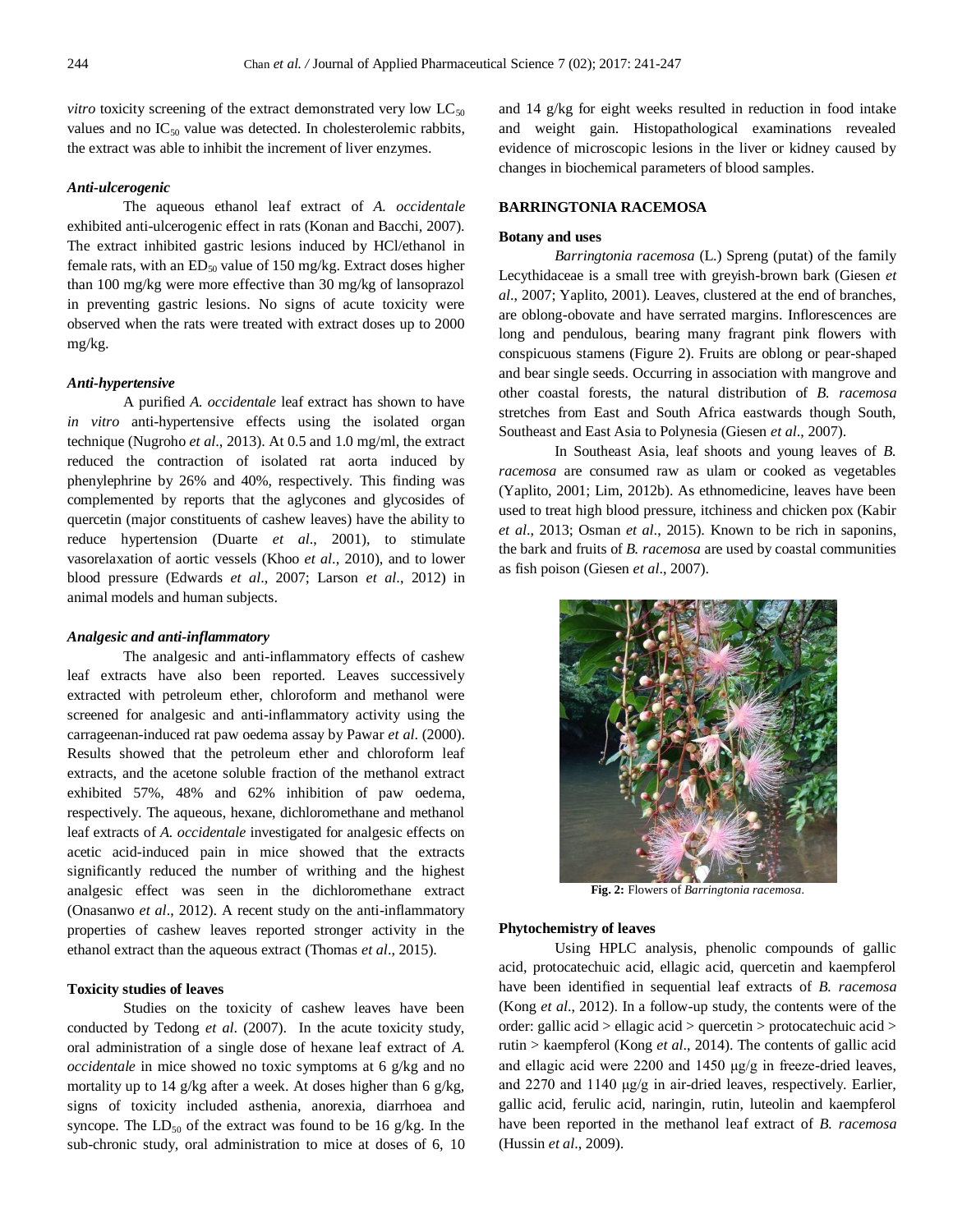Antioxidant activities of leaf extracts of *B. racemosa*, measured using the ferric thiocyanate, thiobarbituric acid and 1,1 diphenyl-2-picrylhydrazyl (DPPH) free radical scavenging assays, showed strongest activities in the chloroform extract followed by extracts of hexane and ethanol (Behbahani *et al*., 2007). The phenolic contents and antioxidant activities of different plant parts of *B. racemosa* were studied by Mariam *et al*. (2008). Results showed that the methanol extracts of twigs and barks yielded higher total phenolic and flavonoid contents, respectively. A study on the total phenolic content and antioxidant properties of different stages of young leaves of *B. racemosa* showed variable results depending on the solvent used for extraction and the type of assays employed (Dalilah *et al*., 2015).

The antioxidant properties of water, ethanol, ethyl acetate and hexane extracts of leaf shoots of *B. racemosa* were assessed by Kong *et al*. (2012). The water extract had the highest polyphenol and ascorbic acid contents while the contents of flavonoids and carotenoids were highest in the leaf ethyl acetate extract. The water extract had the highest ferric reducing activities and scavenging activities against DPPH, ABTS and superoxide anion radicals.

The protective effects of leaves of *B. racemosa* against low-density lipid (LDL), serum and haemoglobin oxidation have been reported by Kong *et al*. (2014). In all three oxidation assays, the leaf extract was stronger than the stem extract.

#### *Antimicrobial*

Dried leaves of 15 medicinal plants in South Africa were sequentially extracted (hexane, dichloromethane, acetone and methanol) and tested for inhibitory activity against *Mycobacterium smegmatis* which causes tuberculosis (Mmushi *et al*., 2010). Results showed that the leaf extracts of *B. racemosa* were among the most effective with minimum inhibitory concentration (MIC) ranging from 0.84−0.11 mg/ml. The antifungal activity of methanol, ethanol and hot water extracts of *B. racemosa* leaves, twigs and barks has been tested against seven fungal species (Hussin *et al.*, 2009). Results showed that the methanol extracts showed strongest inhibitory activity, particularly against *Fusarium* (53%), *Ganoderma* (35%) and *Aspergillus* (32%).

#### *Cytotoxic*

The ethanol leaf extract of *B. racemosa* displayed cytotoxic activity against HeLa human cervical carcinoma cells with a 50% cytotoxic dose of 10 μg/ml (Mackeen *et al*., 1997). However, in another study, the methanol leaf extract of *B. racemosa* was found to show weak anti-proliferative activity  $(IC_{50})$ value of 3.5 mg/ml) against cancer cells tested (Emylia *et al*., 2008).

#### *Cytoprotective*

The aqueous extract of the leaf shoots of *B. racemosa* was found to protect HepG2 cells against oxidative damage (Kong *et al*., 2016). Results of the cell viability assay revealed that the extract was non-cytotoxic at concentration less than 250 mg/ml. The extract improved the cellular antioxidant status and protected HepG2 cells against  $H_2O_2$ -induced cytotoxicity, and also inhibited lipid peroxidation and the production of reactive oxygen species.

# *Anti-inflammatory*

Leaves of *B. racemosa*, successively extracted with chloroform, hexane and ethanol, were tested for anti-inflammatory activity using the Griess assay based on the inhibition of nitric oxide (NO) in RAW 264.7 cells (Behbahani *et al*., 2007). At concentrations of 25, 50, 100 and 200 µg/ml, non-polar extracts of chloroform (23−74% inhibition) and hexane (26−61% inhibition) were found to be strong inhibitors of NO. Using the xanthine oxidase (XO) and albumin denaturation inhibition assays, the leaf extract of *B. racemosa* (1.0 mg/ml) yielded inhibition of 59% and 65%, respectively (Osman *et al*., 2016). The results indicated that the leaves of *B. racemosa* have anti-inflammatory activities that can be used in alleviating gouty arthritis and XO-related diseases.

#### **CONCLUSION**

Leaves of *A. occidentale* possess a wide array of pharmacological properties, which reflect their health benefits, and confer their traditional uses as food and medicine. They include antioxidant, antibacterial, antiviral, antifungal, anti-tyrosinase and anti-quorum sensing, cytotoxic, hypoglycaemic, hypolipidemic, hypocholesterolemic, anti-ulcerogenic, anti-hypertensive, analgesic and anti-inflammatory activities. On the contrary, only pharmacological properties of antioxidant, antimicrobial, cytotoxic, cytoprotective and anti-inflammatory activities have been reported in leaves of *B. racemosa*, unlike other plant parts which have many more bioactivities. The oral administration of high dosage of *A. occidentale* leaves has toxic effects on mice, and the bark and fruits of *B. racemosa* are used as fish poison. One would therefore assume that the excessive consumption of these two ulam herbs may be detrimental to the human health, contrary to the belief that the regular intake of ulam herbs has healthpromoting properties and can assist in preventing degenerative diseases, delaying aging and improving overall health. Further studies can be conducted on the pharmacological properties of these ulam herbs.

They include isolating and identifying novel bioactive compounds; assessing the properties and elucidating the mechanisms of action of the isolated compounds; analysing the effects of different processing methods on these herbs; evaluating their toxic effects; and exploring their potentials of developing herbal and pharmaceutical products. Notwithstanding, the prospects of studies on new pharmacological properties are equally promising.

#### **Financial support and sponsorship:** Nil.

**Conflict of Interests:** There are no conflicts of interest.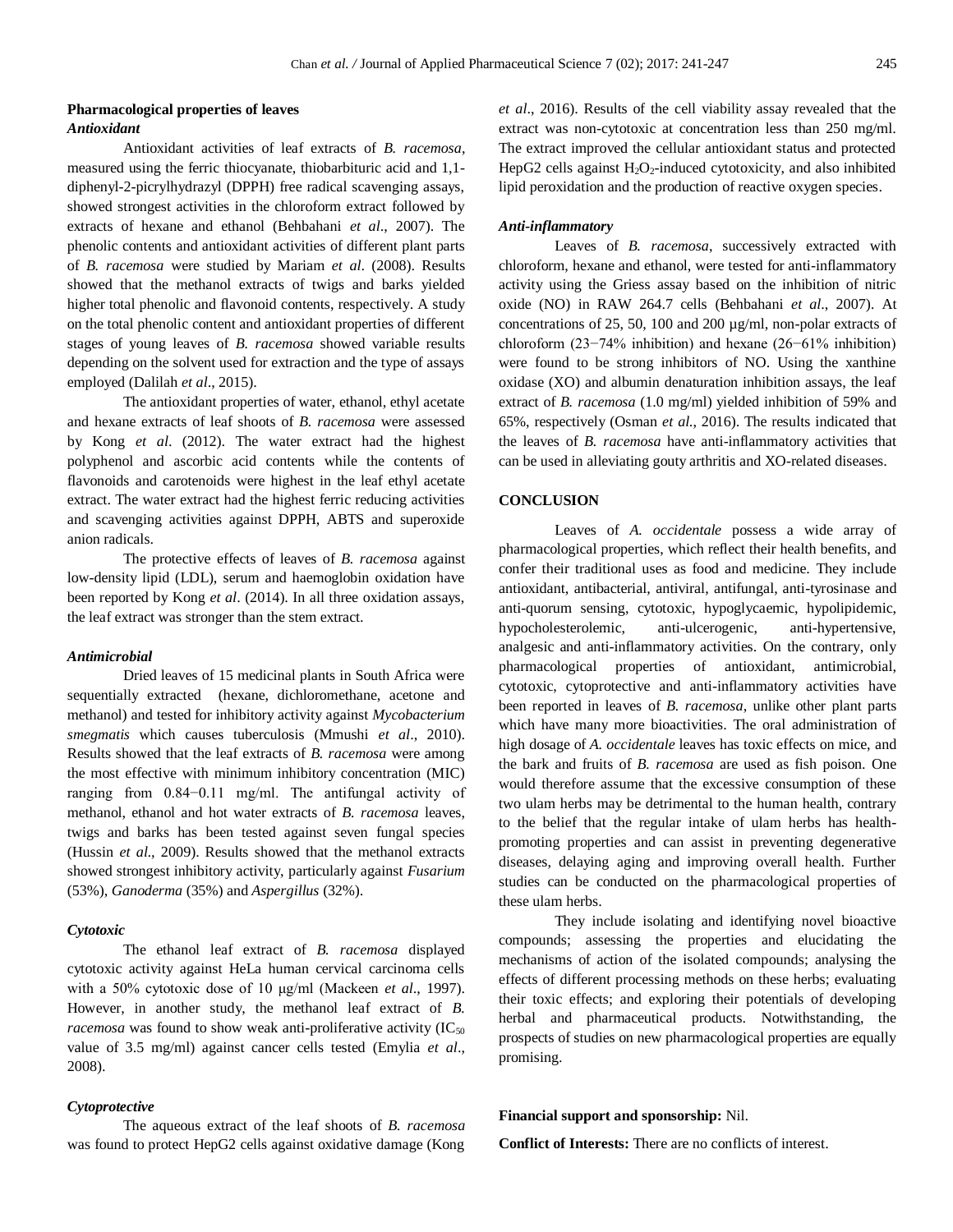#### **REFERENCES**

Ajileye OO, Obuotor EM, Akinkunmi EO, Aderogba MA. Isolation and characterization of antioxidant and antimicrobial compounds from *Anacardium occidentale* L. (Anacardiaceae) leaf extract. J King Saud Univ Sci, 2015; 27: 244-252.

Akinpelu DA. Antimicrobial activity of *Anacardium occidentale* bark. Fitoterapia, 2001; 72: 286-287.

[Anand](http://www.jpbsonline.org/searchresult.asp?search=&author=Geethashri+Anand&journal=Y&but_search=Search&entries=10&pg=1&s=0) G, [Ravinanthan](http://www.jpbsonline.org/searchresult.asp?search=&author=Manikandan+Ravinanthan&journal=Y&but_search=Search&entries=10&pg=1&s=0) M, [Basaviah](http://www.jpbsonline.org/searchresult.asp?search=&author=Ravishankar+Basaviah&journal=Y&but_search=Search&entries=10&pg=1&s=0) R, [Shetty](http://www.jpbsonline.org/searchresult.asp?search=&author=A+Veena+Shetty&journal=Y&but_search=Search&entries=10&pg=1&s=0) AV. *In vitro* antimicrobial and cytotoxic effects of *Anacardium occidentale* and *Mangifera indica* in oral care. J Pharm BioAllied Sci, 2015; 7: 69-74.

Andarwulan N, Kurniasih D, Apriady RA, Rahmat H, Roto AV, Bolling BW. Polyphenols, carotenoids, and ascorbic acid in underutilized medicinal vegetables. J Funct Food, 2012; 4: 339-347.

Arya R, Babu V, Ilyas M, Nassim KT. Phytochemical examination of the leaves of *Anacardium occidentale*. J Indian Chem Soc, 1989; 66: 67-68.

Behbahani M, Ali AM, Muse R, Mohd NB. Antioxidant and anti-inflammatory activities of leaves of *Barringtonia racemosa*. J Med Plants Res, 2007; 7: 95-102.

Chan EWC, Kong LQ, Yee KY, Chua WY, Loo TY. Antioxidant and antibacterial properties of some fresh and dried Labiatae herbs. Free Radical Antioxid, 2012a; 2: 20-27.

Chan EWC, Kong LQ, Yee KY, Chua WY, Loo TY. Rosemary and sage outperformed six other culinary herbs in antioxidant and antibacterial properties. Int J Biotechnol Wellness Indust, 2012b; 1: 142- 151.

Chan EWC, Tan YP, Chin SC, Gan LY, Kang KX, Fong CH, Chang HQ, How YC. Antioxidant properties of selected fresh and processed herbs and vegetables. Free Radical Antioxid, 2014; 4: 39-46.

Dalila ZD, Hafsah J, Manaf AA. Antioxidant properties and total phenolic content in different development stages of *Barringtonia racemosa* and *Barringtonia spicata* leaves. Walailak J Sci Technol, 2015; 12: 449-458.

da Silva RA, Liberio SA, do Amaral FMM, do Nascimento FRF, Torres LMB, Neto VM, Guerra RNM. Antimicrobial and antioxidant activity of *Anacardium occidentale* L. flowers in comparison to bark and leaves. J Biosci Med, 2016; 4: 87-99.

Duarte J, Perez-Palencia R, Vargas F, Ocete MA, Perez-Vizcaino F, Zarzuelo A, Tamargo J. Anti-hypertensive effects of the flavonoid quercetin in spontaneously hypertensive rats. Brit J Pharmacol, 2001; 133: 117-124.

Edwards RL, Lyon T, Litwin SE, Rabovsky A, Symons JD, Jalili T. Quercetin reduces blood pressure in hypertensive subjects. J Nutr, 2007; 137: 2405-2411.

Elekofehinti OO, Osehodion RO, Adeyelu TT, Ogunwa TH, Olatunde I, Aiwuyo O, Ejelonu OC. Hypoglycemic, hypolipidemic and antioxidant potentials of aqueous and ethanolic leaf extracts of *Anacardium occidentale* in alloxan induced type I diabetic rat model. Brit J Med Med Res, 2016; 14.12.

Emylia ZK, Nurulsyuhada RS, Izani NJN, Hasmah A. Antiproliferative activity of four species of Malaysian 'ulams' towards selected cancer cell lines. Malay J Med Sci, 2008; Suppl: 147.

Esimone CO, Okonta JM, Ezugwu CO. Blood sugar lowering effect of *Anacardium occidentale* leaf extract in experimental rabbit model. J Nat Remed, 2001; 1: 60-63.

[Fagbohun TR,](http://www.ncbi.nlm.nih.gov/pubmed/?term=Fagbohun%20TR%5BAuthor%5D&cauthor=true&cauthor_uid=22314909) [Odufuwa KT.](http://www.ncbi.nlm.nih.gov/pubmed/?term=Odufuwa%20KT%5BAuthor%5D&cauthor=true&cauthor_uid=22314909) Hypoglycemic effect of methanolic extract of *Anacardium occidentale* leaves in alloxan-induced diabetic rats[. Niger J Physiol Sci, 2](http://www.ncbi.nlm.nih.gov/pubmed/22314909)010; 25: 87-90.

Fazil MNF, Amom A, Esa NM, Hasan MKN, Kadir KKA, Shah ZM, Arshad SM. Toxicity screening and hypocholesterolemic effect evaluation of aqueous extract of *Anacardium occidentale* Linn. in hypercholesterolemic induced rabbits. Int J Phytomed, 2011; 3: 192- 197.

Gaffar RA, Majid FAA, Sarmidi MR. Tyrosinase inhibition and melanin reduction of human melanocytes (HEMn-MP) using *Anacardium occidentale* L. extract. Med J Malay, 2008; 63: 100-101.

Giesen W, Wulfraat S, Zieren M, Scholten L, 2007. *Barringtonia racemosa*. In: Mangrove Guidebook for Southeast Asia. Bangkok, Thailand and Wageningen, Netherlands: FAO and Wetlands International, 613 pp.

Gonçalves JLS, Lopes RC, Oliveira DB, Costa SS, Miranda MMFS, Romanos MTV, Santos NSO, Wigg MD. *In vitro* anti-rotavirus activity of some medicinal plants used in Brazil against diarrhoea. J Ethnopharmacol, 2005; 99: 403-407.

Huda-Faujan N, Rahim ZA, Rehan MM, Ahmad FH. Comparative analysis of phenolic content and antioxidative activities of eight Malaysian traditional vegetables. Malay J Anal Sci, 2015; 19: 611- 624.

Hussin NM, Muse R, Ahmad S, Ramli J, Mahmood M, Sulaiman MR, Shukor MYA, Rahman MFA, Aziz KN. Antifungal activity of extracts and phenolic compounds from *Barringtonia racemosa* L. (Lecythidaceae). Afr J Biotechnol, 2009; 8: 2835-2842.

Jaiswal YS, Tatke PA, Satish Y, Gabhe SY, Vaidya A. Antioxidant activity of various extracts of leaves of *Anacardium occidentale* (cashew). Res J Pharm Biol Chem Sci, 2010; 1: 112-119.

Kabir MZ, Rahman SM, Islam MR, Paul PK, Rahman S, Jahan R, Rahmatullah M. A review on a mangrove species from the Sunderbans, Bangladesh: *Barringtonia racemosa* (L.) Roxb. Am-Eur J Sust Agric, 2013; 7: 356-372.

Kamtchouing P, Sokeng DS, Moundipa PF, Pierre W, Jatsa BH, Lontsi D. Protective role of *Anacardium occidentale* extract against streptozotocin-induced diabetes in rats. J Ethnopharmacol, 1998; 62: 95- 99.

Khoo NKH, White CR, Pozzo-Miller L, Zhou F, Constance C, Inoue T, Parks DA. Dietary flavonoid quercetin stimulates vasorelaxation in aortic vessels. Free Radical Biol Med, 2010; 49: 339-347.

Kögel I, Zech W. The phenolic acid content of cashew leaves *Anacardium occidentale* L. and of the associated humus layer, Senegal. Geoderma, 1985; 35: 119-125.

Konan NA, Bacchi EM. Antiulcerogenic effect and acute toxicity of hydro-ethanolic extract from the cashew (*Anacardium occidentale* L.) leaves. J Ethnopharmacol, 2007; 112: 237-242.

Konan NA, Lincopan N, Díaz IEC, Jacysyn JF, Tiba MMT, Mendes JGPA, Bacchi EM, Spiraa B. Cytotoxicity of cashew flavonoids towards malignant cell lines. Exper Toxicol Pathol, 2012; 64: 435-440.

Kong KW, Junit SM, Aminudin N, Ismail A, Aziz AA. Antioxidant activities and polyphenolics from the shoots of *Barringtonia racemosa* (L.) Spreng in a polar to apolar medium system. Food Chem, 2012; 134: 324-332.

Kong KW, Junit SM, Ismail A, Aminudin N, Aziz AA. Polyphenols in *Barringtonia racemosa* and their protection against oxidation of LDL, serum and haemoglobin. Food Chem, 2014; 146: 85-93.

Kong KW, Junit SM, Aminudin N, Hassan FA, Ismail A, Aziz AA. Protective effects of the extracts of *Barringtonia racemosa* shoots against oxidative damage in HepG2 cells. Peer J, 2016; 4: e1628.

Kongkachuichai R, Charoensiri R, Yakoh K, Kringkasemsee A, Insung P. Nutrients value and antioxidant content of indigenous vegetables from Southern Thailand. Food Chem, 2015; 173: 838-846.

Larson AJ, Symons D, Jalili T. Therapeutic potential of quercetin to decrease blood pressure: Review of efficacy and mechanisms. Adv Nutr, 2012; 3: 39-46.

Leite AS, Islam MT, Júnior ALG, Sousa JMC, Alencar MVOB, Paz MFCJ, Rolim HML, Medeiros MGF, Melo-Cavalcante AAC, Lopes JAD. Pharmacological properties of cashew (*Anacardium occidentale*). Afr J Biotechnol, 2016; 15: 1855-1863.

Lim TK, 2012a. *Anacardium occidentale*. In: Edible Medicinal and Non-medicinal Plants, Vol. I, Fruits. Dordrecht, Heidelberg, London and New York: Springer Science and Business Media BV, 45-68.

Lim TK, 2012b. *Barringtonia racemosa*. In: Edible Medicinal and Non-medicinal Plants, Vol. III, Fruits. Dordrecht, Heidelberg, London and New York: Springer Science and Business Media BV, 114-121.

Mackeen MM, Ali AM, El-Sharkawy SH, Manap MY, Salleh KM, Lajis NH, Kawazu K. Antimicrobial and cytotoxic properties of some Malaysian traditional vegetables (ulam). Pharm Biol, 1997; 35: 174-178.

Maia JGS, Andrade EHA, Zoghbi MGB. Volatile constituents of the leaves, fruits and flowers of cashew (*Anacardium occidentale* L.). J Food Compos Anal, 2000; 13: 227-232.